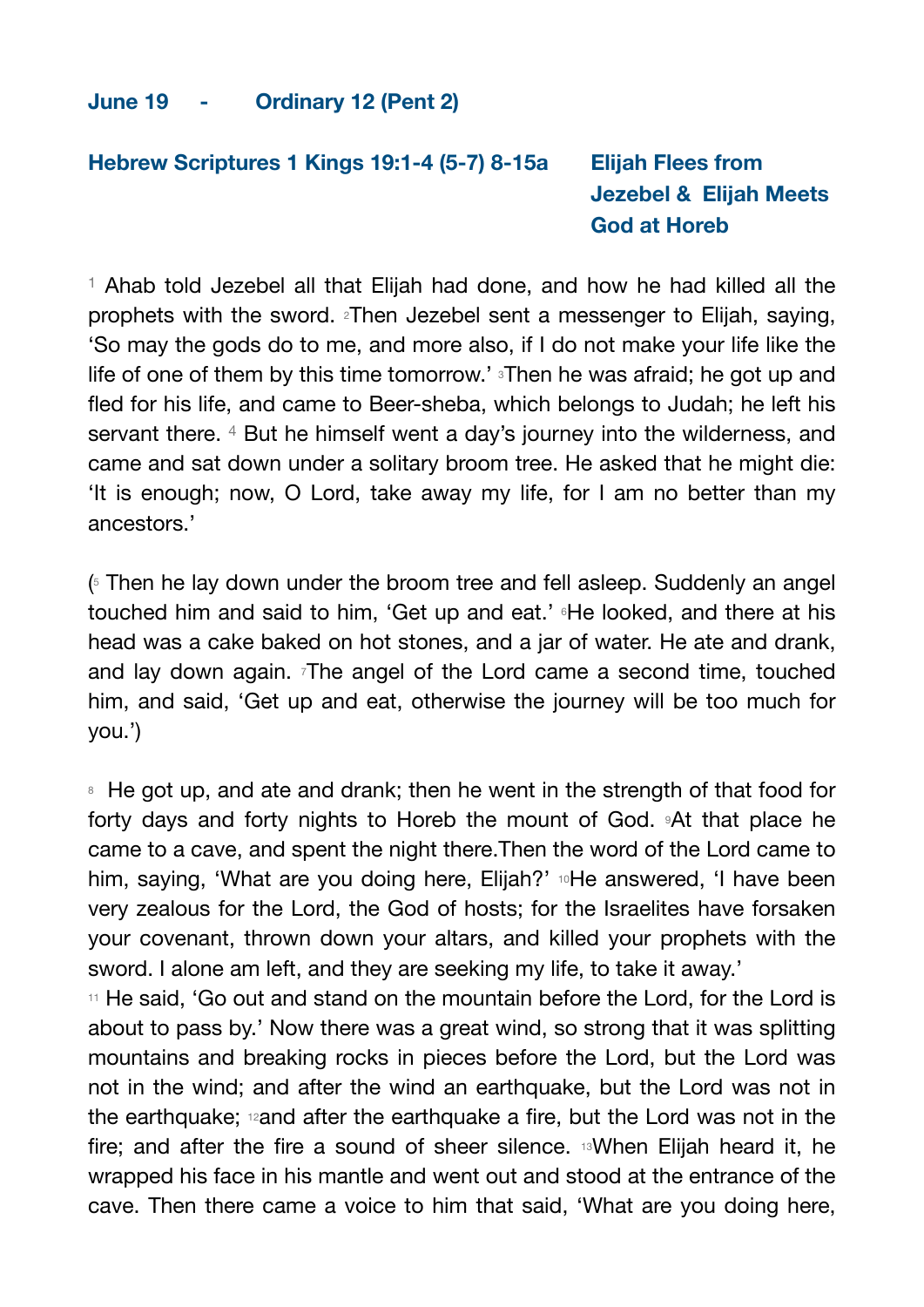Elijah?' 14He answered, 'I have been very zealous for the Lord, the God of hosts; for the Israelites have forsaken your covenant, thrown down your altars, and killed your prophets with the sword. I alone am left, and they are seeking my life, to take it away.' 15Then the Lord said to him, 'Go, return on your way to the wilderness of Damascus; when you arrive, you shall anoint Hazael as king over Aram.

## **Psalm: Psalm 42 & 43 Longing for God and His Help in Distress & Prayer to God in Time of Trouble**

### **Psalm 42**

To the leader. A Maskil of the Korahites.

- <sup>1</sup> As a deer longs for flowing streams, so my soul longs for you, O God.
- <sup>2</sup> My soul thirsts for God, for the living God.
- When shall I come and behold the face of God?
- <sup>3</sup> My tears have been my food day and night,
- while people say to me continually,
	- 'Where is your God?'
- <sup>4</sup> These things I remember,
	- as I pour out my soul:
- how I went with the throng,
- and led them in procession to the house of God,
- with glad shouts and songs of thanksgiving,
	- a multitude keeping festival.
- <sup>5</sup> Why are you cast down, O my soul,
	- and why are you disquieted within me?
- Hope in God; for I shall again praise him, my help 6and my God.
- My soul is cast down within me;
- therefore I remember you
- from the land of Jordan and of Hermon,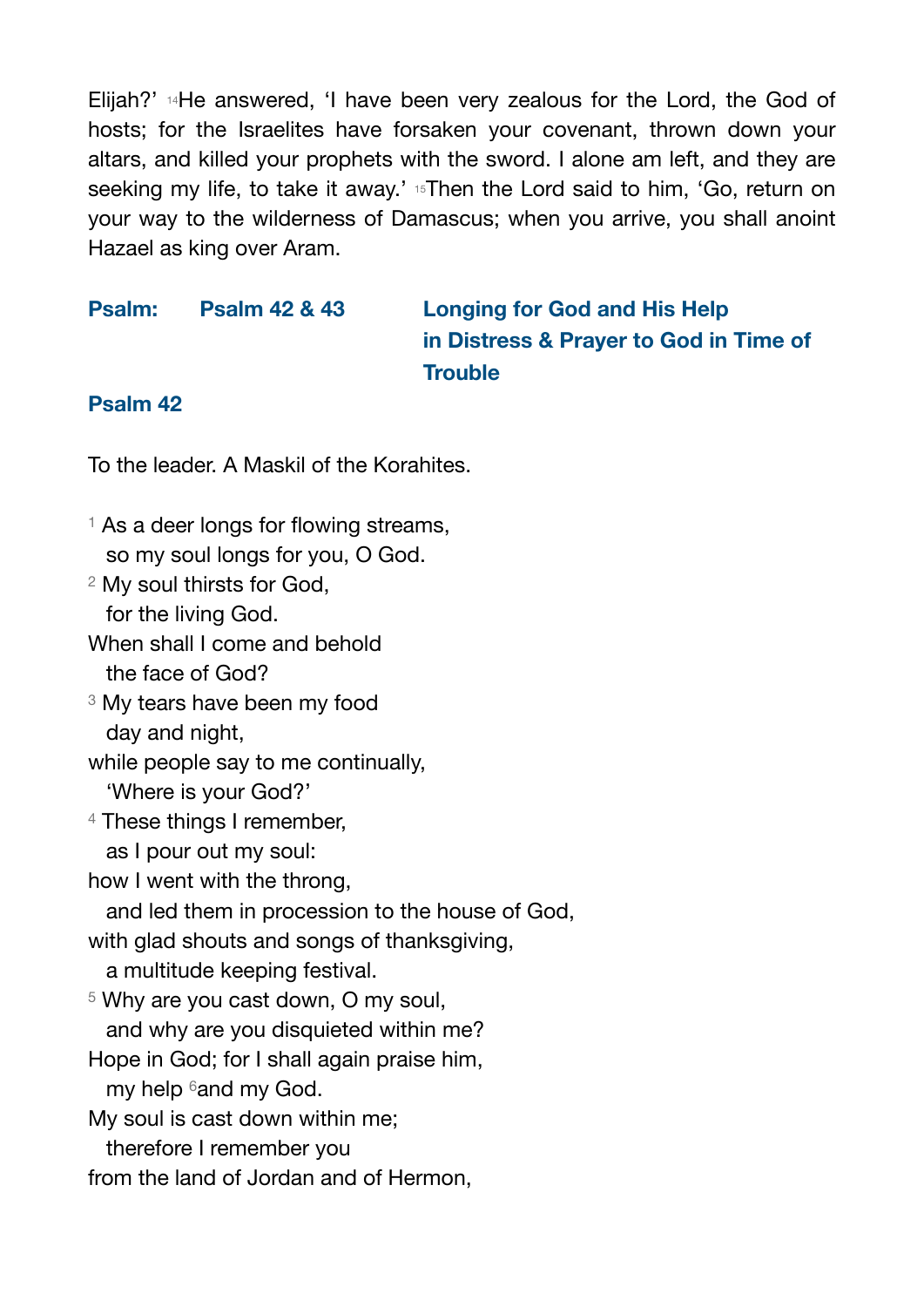from Mount Mizar.

- <sup>7</sup> Deep calls to deep at the thunder of your cataracts; all your waves and your billows have gone over me. <sup>8</sup> By day the Lord commands his steadfast love,
- and at night his song is with me, a prayer to the God of my life.
- <sup>9</sup> I say to God, my rock, 'Why have you forgotten me? Why must I walk about mournfully because the enemy oppresses me?'
- <sup>10</sup> As with a deadly wound in my body, my adversaries taunt me,
- while they say to me continually, 'Where is your God?'
- 11 Why are you cast down, O my soul, and why are you disquieted within me?
- Hope in God; for I shall again praise him, my help and my God.

# **Psalm 43**

- <sup>1</sup> Vindicate me, O God, and defend my cause against an ungodly people;
- from those who are deceitful and unjust deliver me!
- <sup>2</sup> For you are the God in whom I take refuge; why have you cast me off?
- Why must I walk about mournfully because of the oppression of the enemy?
- <sup>3</sup> O send out your light and your truth; let them lead me;
- let them bring me to your holy hill and to your dwelling.
- <sup>4</sup> Then I will go to the altar of God,
	- to God my exceeding joy;

and I will praise you with the harp,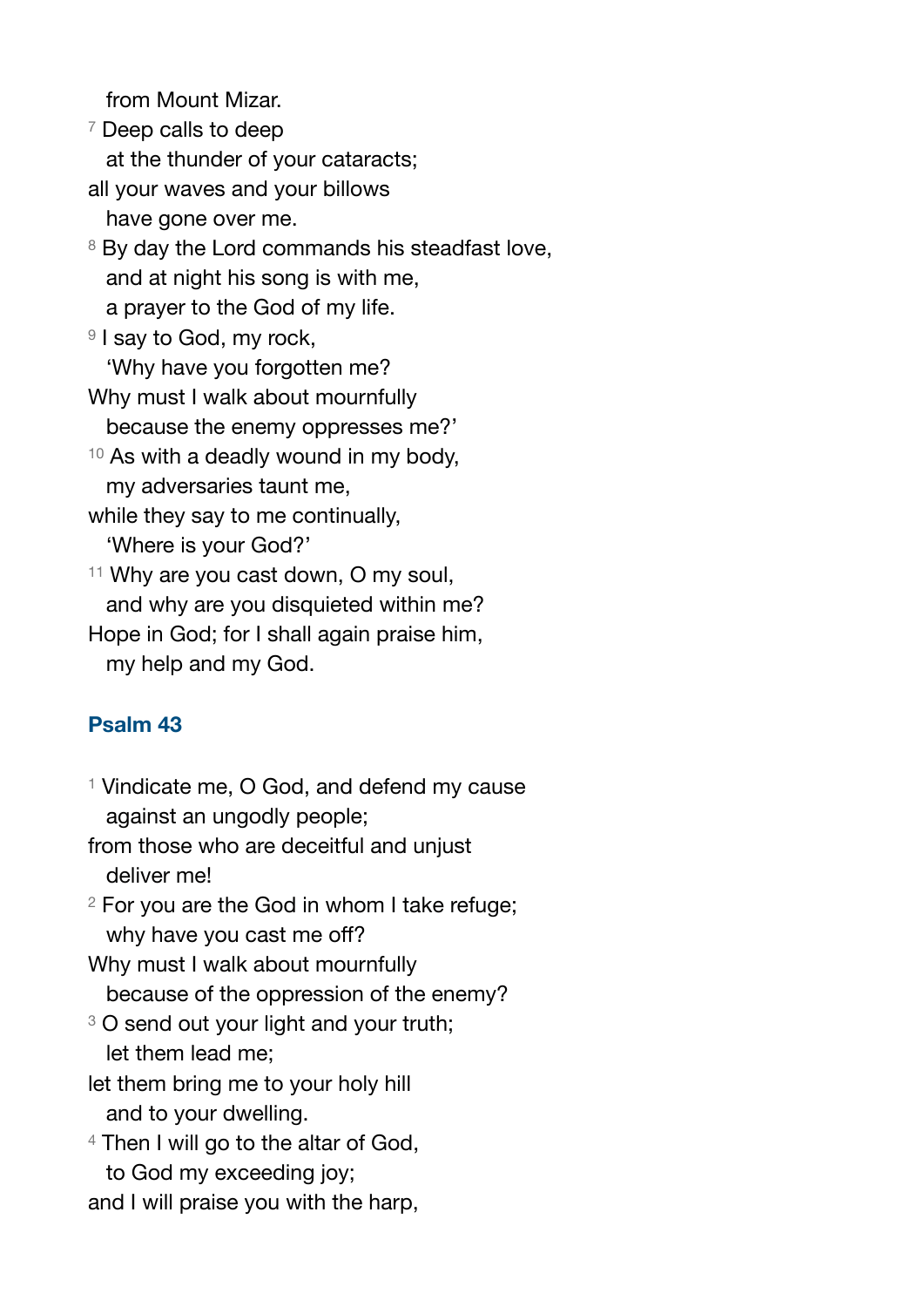O God, my God.

<sup>5</sup> Why are you cast down, O my soul. and why are you disquieted within me? Hope in God; for I shall again praise him, my help and my God.

#### **Epistle Galatians 3:23 - 29 The Purpose of the Law**

<sup>23</sup> Now before faith came, we were imprisoned and guarded under the law until faith would be revealed. 24Therefore the law was our disciplinarian until Christ came, so that we might be justified by faith. 25But now that faith has come, we are no longer subject to a disciplinarian, 26for in Christ Jesus you are all children of God through faith. 27As many of you as were baptized into Christ have clothed yourselves with Christ. 28There is no longer Jew or Greek, there is no longer slave or free, there is no longer male and female; for all of you are one in Christ Jesus. 29And if you belong to Christ, then you are Abraham's offspring, heirs according to the promise.

#### **Gospel Luke 8:26 - 39 Jesus Heals the Gerasene Demoniac**

 $26$  Then they arrived at the country of the Gerasenes, which is opposite Galilee. 27As he stepped out on land, a man of the city who had demons met him. For a long time he had worn no clothes, and he did not live in a house but in the tombs. 28When he saw Jesus, he fell down before him and shouted at the top of his voice, 'What have you to do with me, Jesus, Son of the Most High God? I beg you, do not torment me' $-$  29for Jesus had commanded the unclean spirit to come out of the man. (For many times it had seized him; he was kept under guard and bound with chains and shackles, but he would break the bonds and be driven by the demon into the wilds.) <sup>30</sup>Jesus then asked him, 'What is your name?' He said, 'Legion'; for many demons had entered him. 31They begged him not to order them to go back into the abyss. <sup>32</sup> Now there on the hillside a large herd of swine was feeding; and the demons begged Jesus to let them enter these. So he gave them permission. 33Then the demons came out of the man and entered the swine, and the herd rushed down the steep bank into the lake and was drowned. <sup>34</sup> When the swineherds saw what had happened, they ran off and told it in the city and in the country. 35Then people came out to see what had